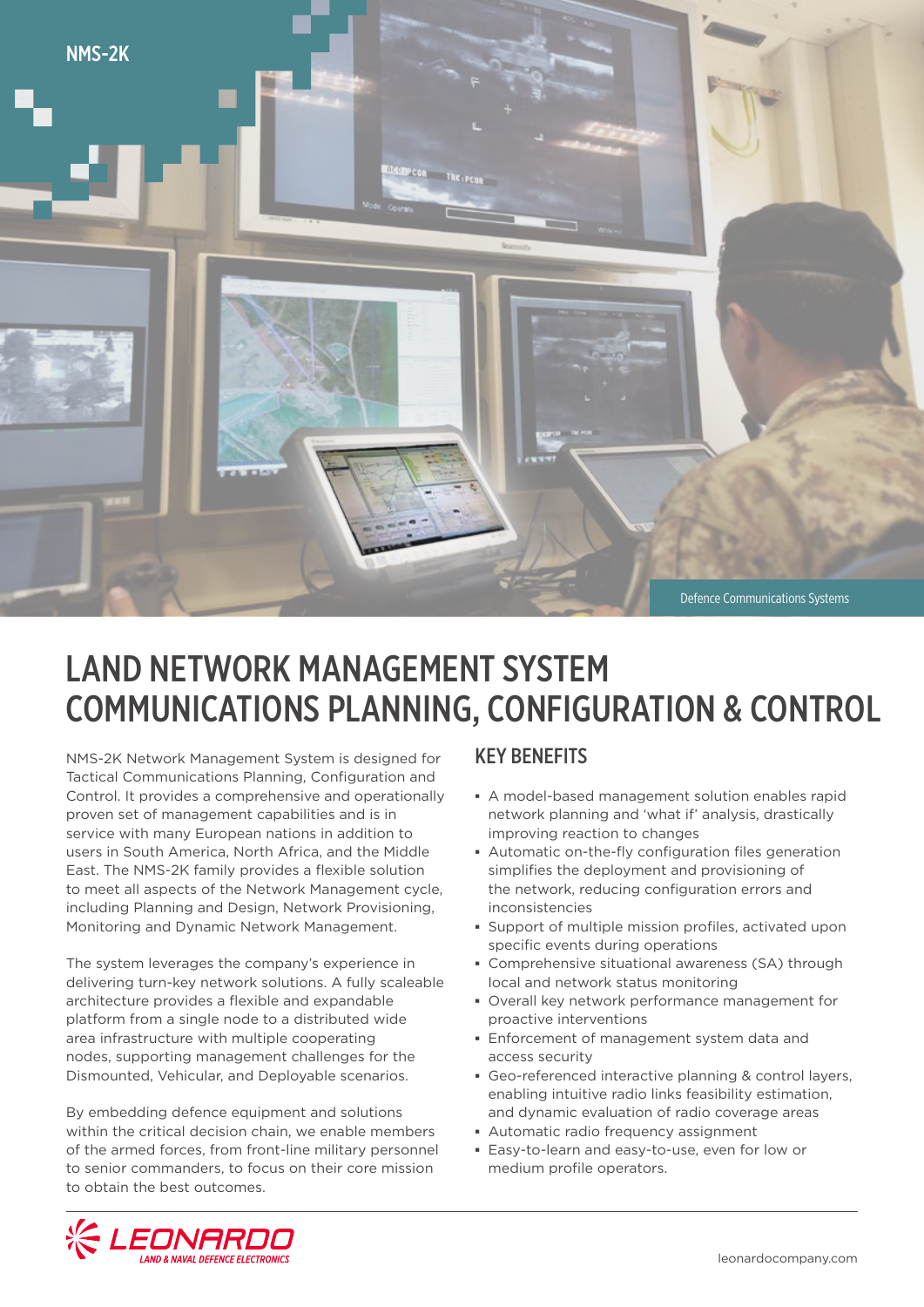# NMS-2K

NMS-2K software represents a single unifying solution for managing networks and devices, featuring intuitive situational awareness display, effectively reducing the critical decision chain.

Composed by an integrated family of applications specifically tailored for military tactical networks, it simplifies complex environments by delivering efficient Service, Network, and Element management solutions covering the complete portfolio of communications equipment.



## NMS-2K APPLICATIONS AND FUNCTIONS

The core of the NMS-2K suite is composed of products that provide coverage across network fault, availability, performance, configuration, change as well as security.

The complete solution is integrated to provide greater operator efficiency and effectiveness. Lastly, the products can be extended through add-on modules, supporting advanced services.

Applications implement common core capabilities that can be tailored to satisfy specific customer requirements through simple configurations. Complete solutions are then created by stacking management layers that best fit the target deployment and able to meet operational needs.

NMS-2K is a distributed system, typically redundant, with no single point of failure. In case of need, it can seamlessly integrate third party devices or connect to other management systems through open and flexible interfaces, supporting heterogeneus networks and legacy systems.

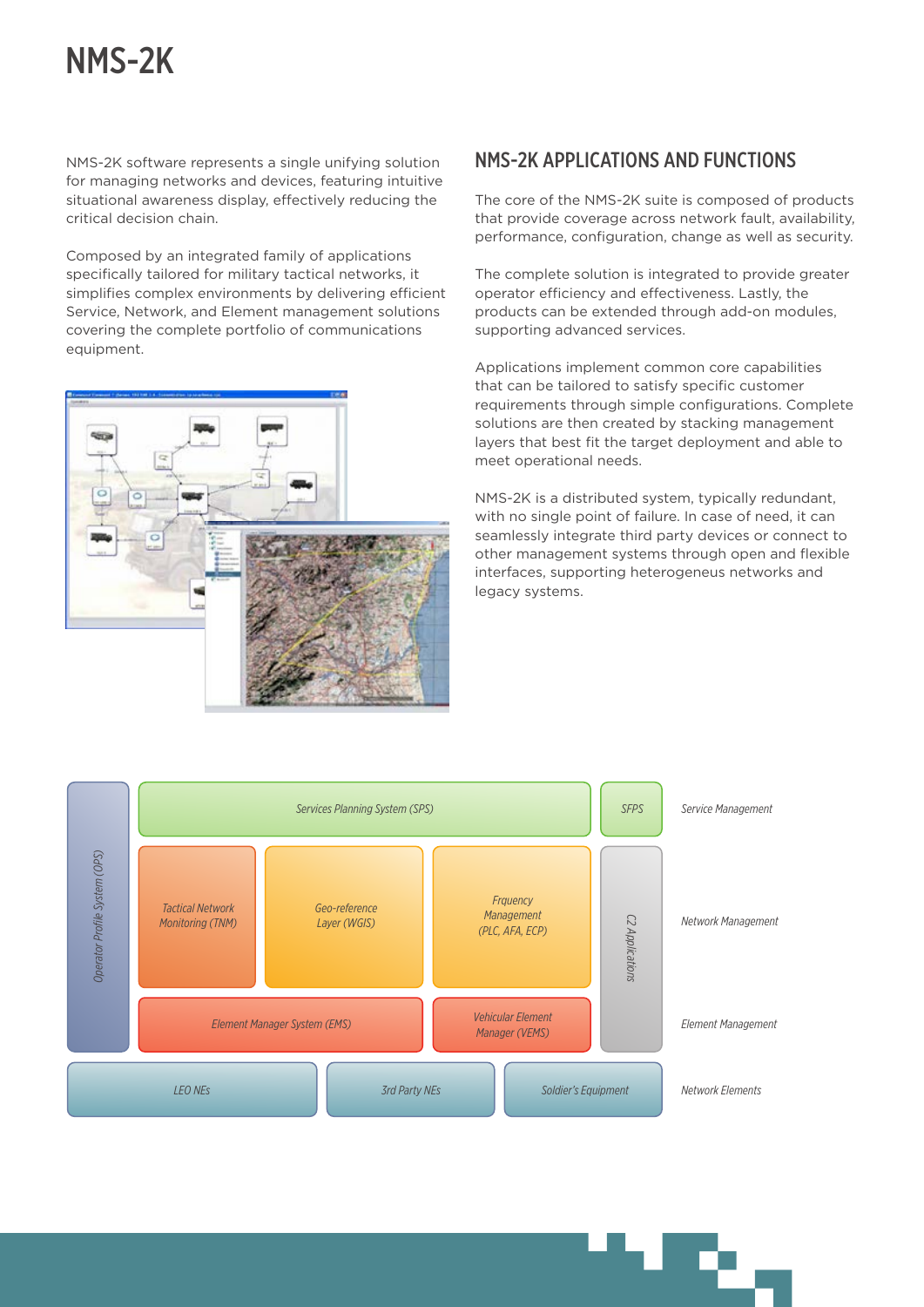## SERVICES PLANNING SYSTEM (SPS)

SPS supports network planning operations according to customer's operational mission communications needs. Network elements and services are easily managed in a graphical environment, by combining building blocks to realize the required network functions.

Managed information includes:

- **▪** Locations and sites
- **▪** Network devices and management systems elements
- **▪** Links types and connections
- **▪** Network services
- **▪** IP addressing plans
- **▪** Voice numbering plans
- **▪** Network subscribers.

Planning system hides network complexity by providing abstraction of services and deriving finegrain parameters to automatically generate equipment configuration files. Multiple hierarchical scenarios can be defined at a time, even supporting "what if" analysis. It performs consistency check and generates network reports.

Services Planning System supports:

- **▪** Provisioning of local and remote management applications
- **▪** A distributed and hierarchical management architectures
- **▪** Client/Server Architecture
- **▪** Synchronized reserve/standby redundancy
- **▪** Multi-level detailed views of logical and physical network topology
- **▪** XML modelling of network elements and services.

Services Planning System can be enhanced by additional Frequency Management and support applications:

- **▪** Automatic Frequency Allocation (AFA): analysis of the set of planned radio links and automatic assignment of working frequencies. Optimised algorithms minimises interferences maximising frequency reuse
- **▪** Path Loss Calculation (PLC): links feasibility evaluation to support network planning decisions, on the base of the analysis of device model, terrain elevation information and geographic location characteristics
- **▪** Electromagnetic Coverage Prediction (ECP): calculates the strength of a signal propagated over a circular area (or a sector) by considering radio factory, installation data, and terrain information
- **▪** Geographic Layer (WGIS): geo-referenced view supporting 3D representation of the operational scenario for planning and monitoring activities.

SPS planning approach and core software applications are shared with C2 Mission Planning Suite supporting Vehicular C2NSA and Dismounted C2SA Applications. Managed information includes:

- **▪** Deployed Force Composition (ORBAT)
- **▪** Vehicle and Soldiers' assets (devices & applications)
- **▪** Radio networks and communications parameters
- **▪** Voice and Data services (COI)
- **▪** IP addressing plans
- **▪** Voice numbering plans.

Planning solutions are thus harmonized in a homogeneus and coherent framework, providing to the customer a fully configurable planning dashboard.

## NETWORK MONITORING SYSTEM (M40)

M40 is a lightweight tactical solution providing fullfeatured yet simple to manage control over the deployed network. Tightly integrated with the planning system, enables monitoring of the active network topology by collecting and correlating information coming from lower management layers and presenting the network operational status:

- **▪** Active monitoring of managed network elements, through reporting of detailed information on controlled devices, interfaces and routes through different ad-hoc views
- **▪** Intelligent filters and policies available to determine the level of information reported to the operator, including thresholds, triggers and synthetic information generation
- **▪** Low bandwidth consumption, by information redundancy removal and proactive filtering
- **▪** Integrated network performance management for a continuous feedback on resources usage and trends
- **▪** Logging of time-stamped acquired information for on-line and off-line analysis and mission debriefing
- **▪** Root Cause Analysis to guide system administrator in maintaining the network fully operational.